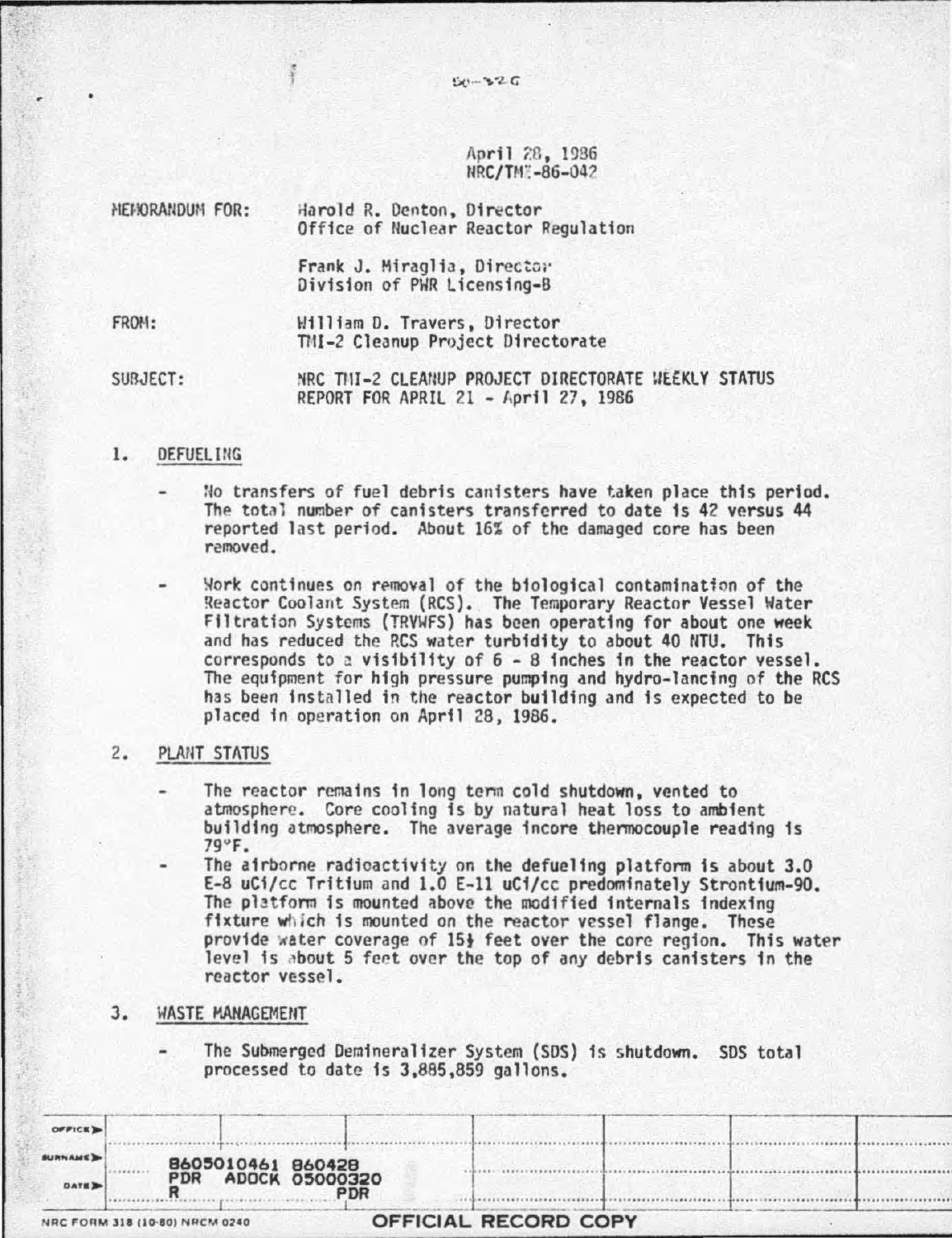Harold R. Denton Frank J. Miraglia

EPICOR II was in temporary shutdown this week. EPICOR II total processed to date is 2,854,371.

#### 4. ENVIRONMENTAL MONITORING

- US Environmental Protection Agency (EPA) sample analysis results show that TMI site liquid effluents are in accordance with regulatory limits, NRC requirements, and the City of Lancaster Agreement.
- THI water samples taken by EPA at the plant discharge (includes TMI-1 and TMI-2) to the river consisted of seven daily composite samples taken from April 5 - 12, 1986. A gamma scan detected no reactor related activity above the lower limit detectability.
- The Lancaster water sample taken at the water works intake and analyzed by EPA consisted of a seven day composited sample taken from April 5 - 12, 1986. A gamma scan detected no reactor related radioactivity.
- The NRC cutdoor airborne particulate sampler at the TMI site collected a sample between April 17 - 23, 1986. No reactor related radioactivity was detected. Analysis showed Iodine-131 and Cesium-137 concentrations to be less than the lower limits of detectability.
- The TNI outfall sample for March 29 through April 5, 1986 was incorrectly reported as not quantifiable in the last status report. The result was 3 pCi/l  $\pm$  1 pCi/l, just above the systematic lower limit of detectability of approximately 2 pCi/l.

#### AUXILIARY AND FUEL HANDLING BUILDING ACTIVITIES 5.

- Scabbling of floor areas on the 281' elevation continued.
- Vacuum cleaning of the 281' elevation continued.
- The reactor building sump filters were changed cut this week and vacuum cleaning was done in the filter room.

#### $6.$ THRC EVALUATIONS IN PROGRESS

S

- Technical Specification Change Request number 49, and 51.
- Recovery Operations Plan Change number 31, 33, 35, and 35.
- Core Stratification Safety Evaluation.
- Solid Waste Facility Technical Evaluation Report.
- Reactor Building Sump Criticality Safety Evaluation Report.
- Canister Handling and Preparation for Shipment Safety Evaluation Report.
- Defueling Canister Technical Evaluation Report, Revision 2.
- Penetration 536 Modification Safety Evaluation Report.

### **CRICALAL SIGNED BY William D. Beneg**

|                                |  |                             | William D. Travers<br>Director |  |  |  |                                   |  |
|--------------------------------|--|-----------------------------|--------------------------------|--|--|--|-----------------------------------|--|
| OFFICE                         |  |                             |                                |  |  |  | TMI-2 Cleanup Project Directorate |  |
| <b>SURNAME</b>                 |  |                             |                                |  |  |  |                                   |  |
| DATE                           |  |                             |                                |  |  |  |                                   |  |
| NRC FORM 318 (10 80) NRCM 0240 |  | <b>OFFICIAL RECORD COPY</b> |                                |  |  |  |                                   |  |